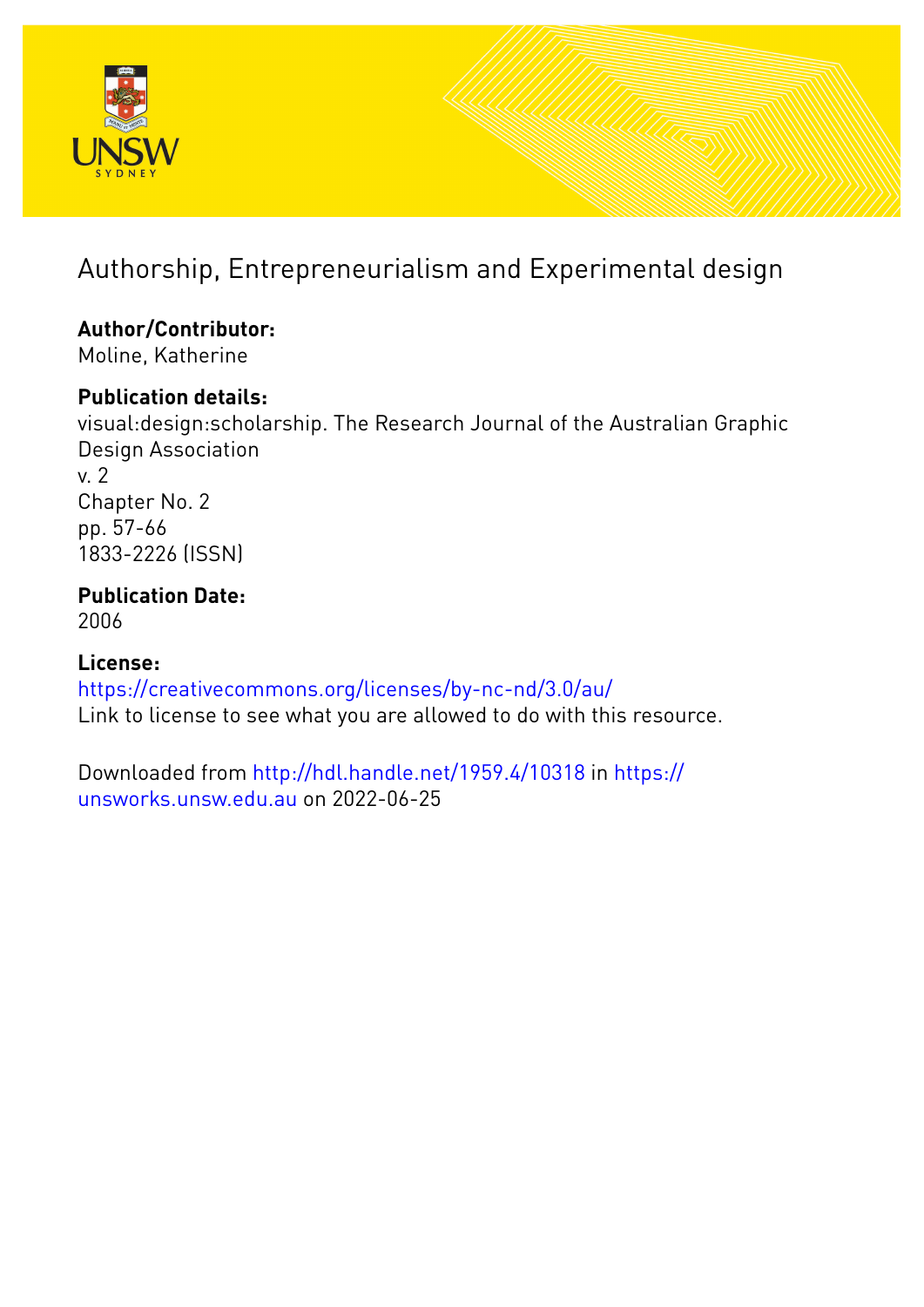#### **Authorship, Entrepreneurialism and Experimental design**

Katherine Moline Senior Lecturer School of Design Studies College of Fine Arts University of New South Wales

k.moline@unsw.edu.au

#### **Abstract**

This paper responds to recent calls in design literature for a return to design authorship, and the appropriation from fine art of theories of relational aesthetics (Poyner 2005, Mermoz 2006). I suggest that before looking to art as a model, it is useful to retrace various divergent moments in the authorship and entrepreneurialism debates in graphic design. This paper describes how these debates polarise the designer-as-author as antithetical to the designer-as-service-provider, and as such omit a third term, experimental design. I discuss an example of experimental design, *Re-magazine* by Jop van Bennekom, in terms of how such design challenges the promises of "total control" or autonomy that is identified by many as a key motivation in practices of graphic authorship and entrepreneurialism (Heller 1998, 2006, Lupton 2003, Margolin 2003, Tremlow 2006). I interpret issue 9 of *Re-magazine* as an allegory that questions design's pursuit of autonomy. Rather than confuse the distinct specificities of fine art and design practices in an unexamined adoption of relational aesthetics, as Poyner and Mermoz suggest, I propose that design must first reflect on its own products and practices.

Keywords: experimental design, critical design, authorship, graphic design, relational aesthetics, Re- magazine, Jop van Bennekom

Katherine Moline is Coordinator of the Graphics Media and Honours programmes at the College of Fine Arts, University of New South Wales. She is completing her PhD on the rhetoric of the avant-garde in the interpretation of experimental design.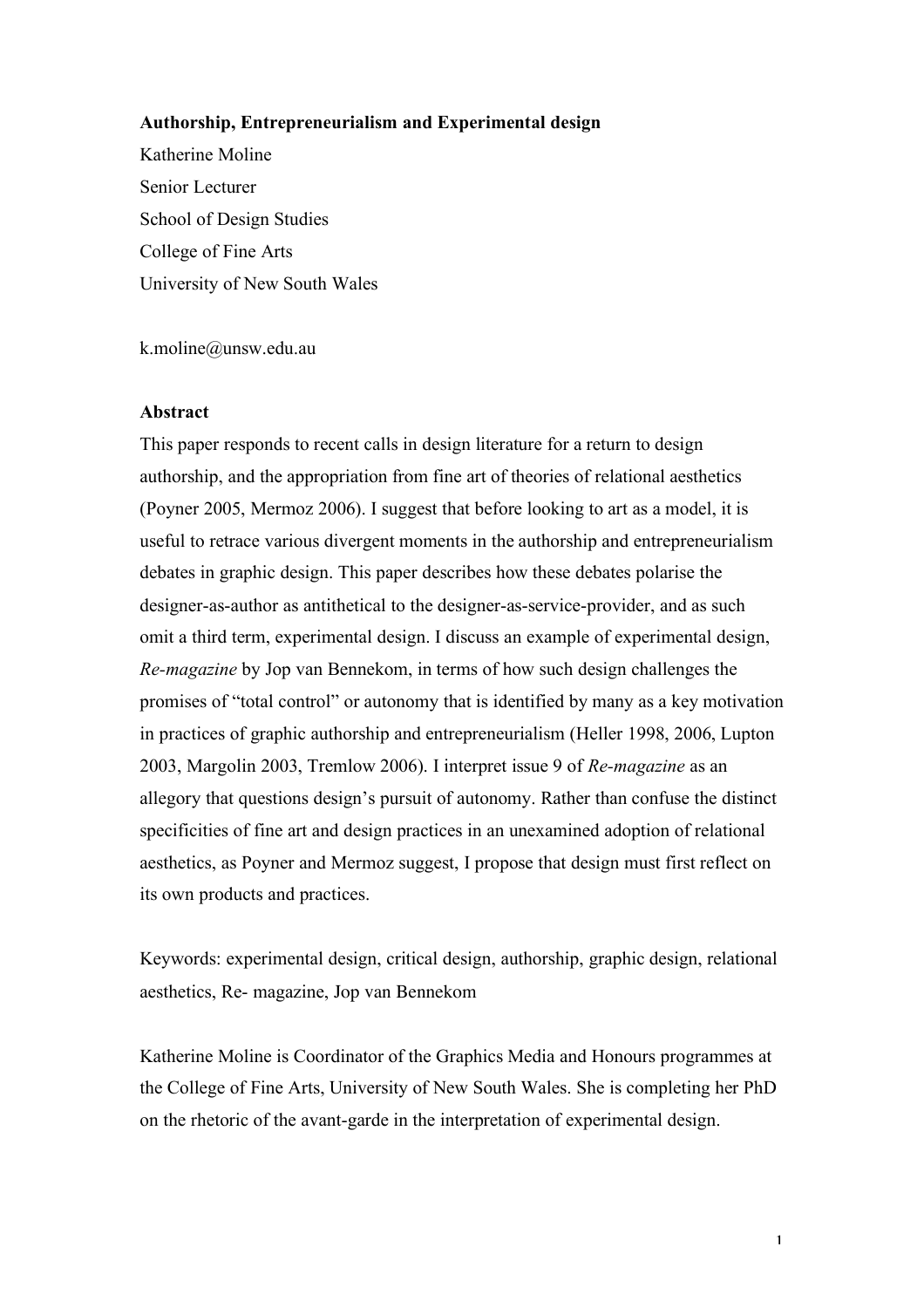#### **The return of design authorship**

Responding to recent calls for a return to design authorship, this paper recounts the various metaphorical constructs ascribed to the graphic designer, for instance author, producer, entrepreneur, and social entrepreneur. Debates that polarise the designer-asauthor as antithetical to the designer-as-service-provider, omit a third option, experimental design. Examples of experimental design, such as *Re-magazine* challenge the promises of "total control" identified by many as a key motivation in graphic authorship and entrepreneurialism. Issue 9 of *Re-magazine* is discussed as an allegory that questions graphic design's pursuit of autonomy, and illustrates that the distinct specificities of graphic design practice offer more for design criticism than the adoption of theories from fine art.

Design educator Gerard Mermoz recently proposed that the project "The City of Signs," where graphic designers and architects collaborated in interpreting the city of Istanbul, revives increased critical agency for the designer. He suggests that recasting the role of the designer as author, not seen since the heated debates of the 1990s, under the auspices of relational aesthetics, has merit for design (2006). Mermoz claimed that "The City of Signs" exemplified aspects of art theorist, Nicolas Bourriaud's proposals in *Relational Aesthetics* because it aimed to "extend our role both as readers and as authors" and work "in collaboration with other disciplines" (78). According to Mermoz collaboration was necessary because graphic designers are ill-equipped to "achieve the status of 'author' within the broader fields of research and aesthetics" (78). On this basis, Mermoz suggests that design look to the development of relational aesthetics in the field of fine art because it models a speculative approach to production where "each particular artwork is a proposal to live in a shared world, and the work of every artist is a bundle of relations with the world, giving rise to other relations" (Bourriaud quoted in Mermoz 2006: 78). According to Mermoz relational aesthetics is significant for design because

it redefines the status of work from that of autonomous object and authorial statement expressing and embodying the artist's truth, to that of an open platform onto which artist and public negotiate possibilities of meaning and being. (Mermoz: 79).

Mermoz argues that adopting relational aesthetics increases the "critical capacity" of design and produces a more complex understanding of authorship by redefining the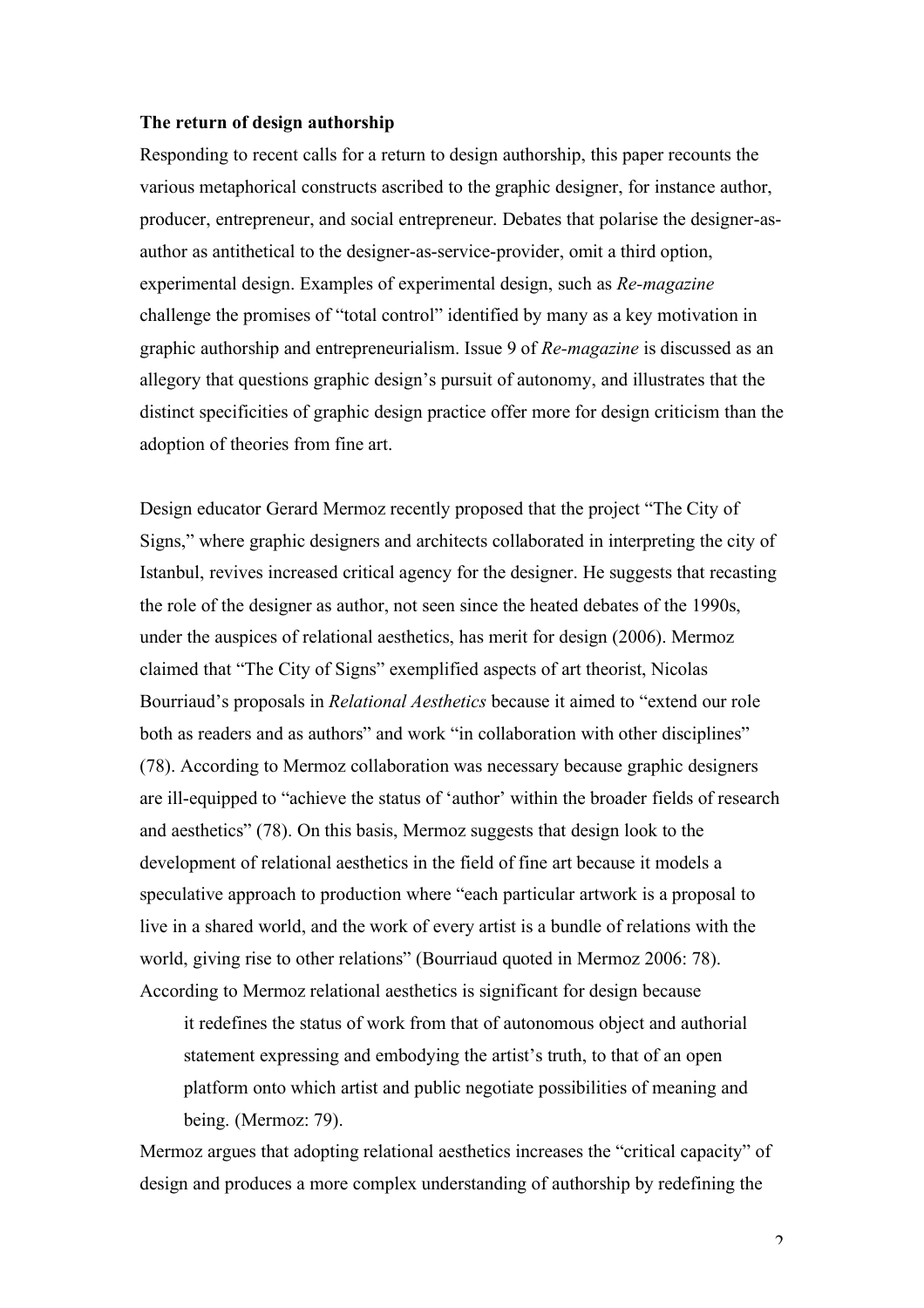designer's role as one of negotiating a series of relations (79). While this model resonates with how designers can operate critically in cultural production, it seems to follow Bourriaud perhaps too closely in minimizing the differences in the histories of art and design and their respective cultural functions and social standings/contexts.

In appropriating relational aesthetics as a theoretical framework for current design practice, Mermoz does not address the experimental approaches to typography that prompted the authorship debates in graphic design in the 1990s. One could ask what else were designers who were published in the authorship debates doing if not treating design as a form of visual research and "extending their roles as readers and authors"? (78) Mermoz's strategy is further problematised given that Bourriaud's characterisation of design as a service industry that "involves a reprocessing of cultural production" (Bourriaud 2003: 81) of course privileges art over design.

Like Mermoz, design critic, Rick Poyner suggests that the field of design-art provides an alternative model for contemporary design. Poyner draws from commentary by art critic Alex Coles regarding the design process appropriated by artists in that "what artists bring to design is an interface with art that goes beyond the literal production of design and instead looks at design scenarios" (Coles quoted in Poyner 2005a: 32). Poyner elaborates Coles' assertion with the provocation that when designers reflect on authorship they invariably claim "some kind of right to their own measure of self expression" in the manner claimed by artists, yet "few have much to say about the role of design in society, or about anything else" (2005a: 32). Although Poyner has more recently promoted the work of designers such as Ron Arad, Anthony Dunne and Fiona Raby, and Hella Jongerius as examples of designers that "exceed their functional role" claiming that they challenge "expectations of form's conventional possibilities" (2005b), his commentary indicates again design's amnesia about the critical debates in experimental typography of the 1990s. This is particularly surprising given that Poyner himself was then one of the most vocal advocates of the critical capacity of design (1991).

#### **Designer as author.**

Much of the authorship debate in the nineties was prompted by design educator Katherine McCoy's assertion that "We are not here at Cranbrook to prepare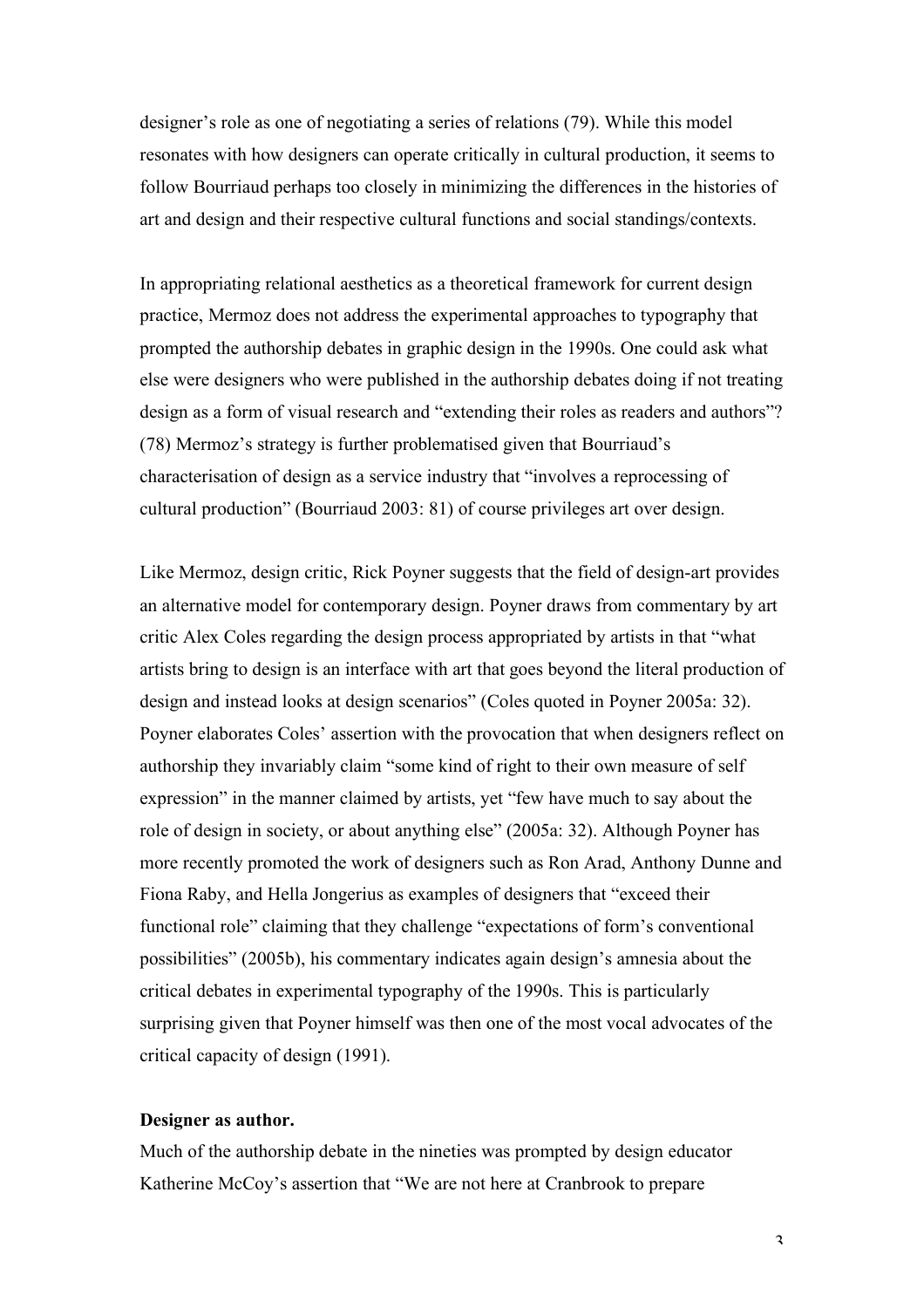indentured servants for corporate America." (McCoy 1991 quoted in Vanderlans 2005: 37). Designer Anne Burdick adopted McCoy's perspective and claimed that "designers must consider themselves authors, not facilitators" (Burdick 1992). Burdick incited practitioners to take design seriously, invest more personally in design, and act more responsibly through attention to context. Because Burdick's argument was a response to a demand by designer Howard Riley that designers engage in design as socially responsible service providers, the fault lines of the service versus authorship debate were drawn by 1992. As editor of graphic design journal *Émigré* (1985-2005), where much of the debate was published, Rudy Vanderlans was instrumental in re-enforcing the polarisation of designer-as-author vs. designer as service provider. According to Vanderlans his motivation in publishing *Emigre* was based on his view that "graphic design had simply become too narrowly defined as a service-oriented profession that organises and gives form to the ideas of commercial clients." (Vanderlans 2005: 55).

Much of the rhetoric and enthusiasm about experimental typefaces and graphics of the 1980s and 1990s by critics such as Poyner proclaimed that experimental designs generated independently of client commissions but they also expressed "socio-cultural commentary" (1991: 10). Poyner proposed that some examples of experimental typography could be considered as a post-structuralist revaluing of the co-production of meaning by both author and reader. This is evident in his discrimination between, amongst others, "polemical" typeface designs that "demonstrate their designers' reluctance to accept that the conventions of typography are inscribed inviolably on tablets of stone" (1991: 7), and "type as entertainment" that Poyner claimed functioned only as decoration (1991: 15). Poyner elaborated this view in 1996 and commented that experiments in typography "reflect a deep scepticism about received wisdom and a questioning of established authorities, traditional practices and fixed cultural identities" (1996: 15). Poyner contrasts his characterisation of experimental typography as the practical critique of design orthodoxies with the popular perception of designers as: "little more than service-providers whose job is to convey a given message to an audience as efficiently as possible" (1999: 28).

#### **Designer as translator, performer, director.**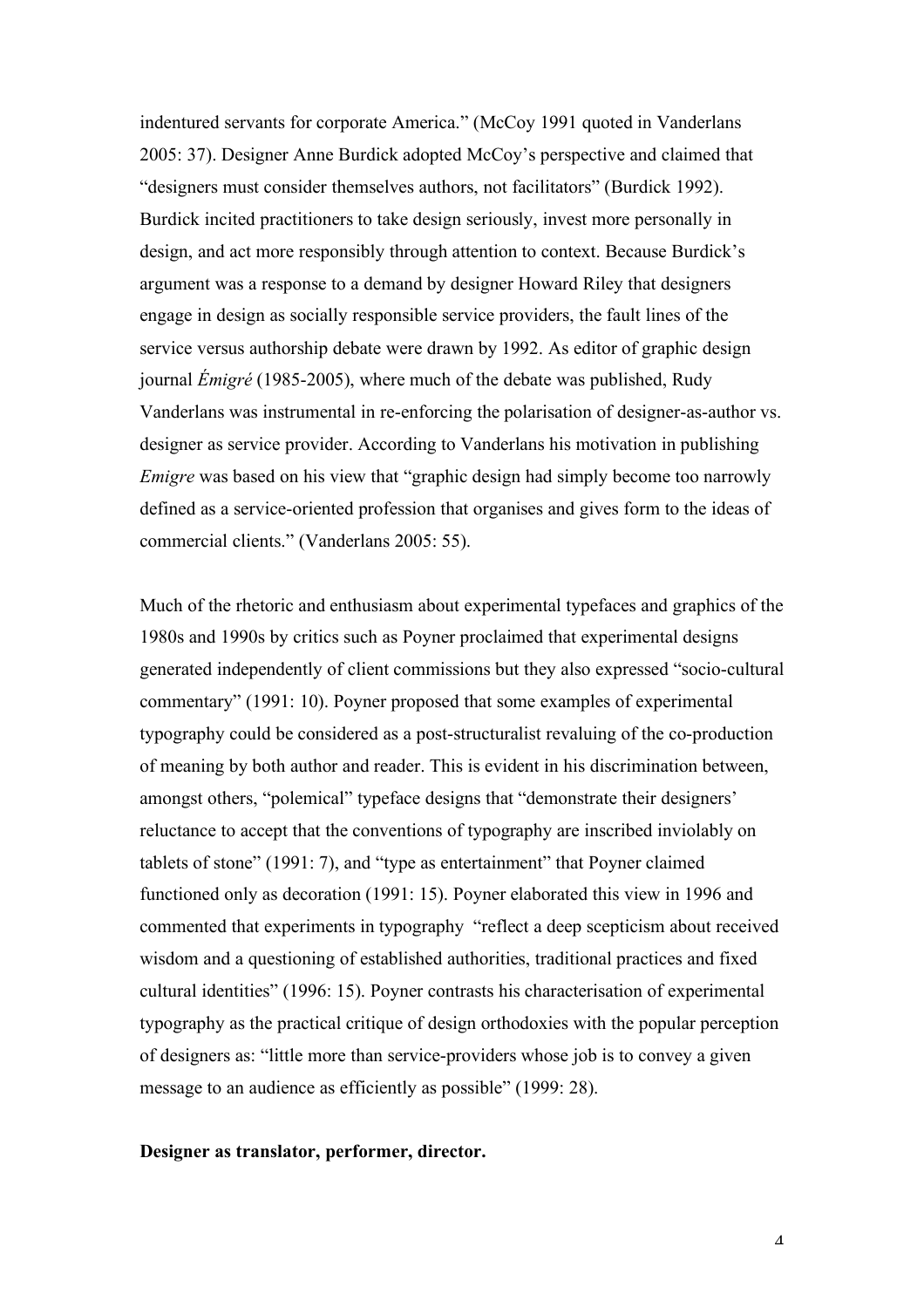In contrast, criticism of experimental typographic design by curator Ellen Lupton and J. Abbott Miller claimed that graphic authorship was based on a misreading of theories of authorship in literature and film (1996: 8). Lupton & Miller argued that graphic design had misunderstood post-structuralism as "a romantic theory of selfexpression" (9). In a discussion of the social responsibility of the designer, critic and designer, Michael Rock extended Lupton's and Miller's analysis and posited that graphic authorship as it emerged in much typographic experimentation produced only "socially irresponsible …typographic stunts that serve no real function, speak only to other designers and the cultural elite" (Rock 1992/1994a: 193). Rock later justified his claims by laying out the contradictions of designers foregrounding personal expression at the expense of legibility when for some time literary theory had questioned the value of heroicizing the author as the source of meaning (Rock 1996: 46). He identified the pitfalls of adopting a theoretical model for design that conflicts with client expectation, the reality that most design production occurs collaboratively, and the fact that design is not popularly legitimate as a source of authority anyway. From this perspective Rock definitively prescribes the finite number of graphic forms that can legitimately claim to be authored by designers: artists books, activist design, concrete poetry, and outcomes by the designer who "writes and publishes material about design" (Rock 1996: 50). According to Rock it may only be when "function has been fully exorcised" (Rock 1996: 49) that it is legitimate to define a designer as an author. Rock's polarisation of the categories designer-as-author and designer-asservice-provider frames his protest against the implication that "authored design holds some higher, purer purpose" (Rock 1996: 53). Instead Rock proposes that designers select from one of three alternative models of the designer: as translator, as performer and as director (1998: 155). Rock defines the role of translation as "essentially the clarification of material or the remodelling of content from one form to another." (156). While Rock clarifies that translation is not a science that is independent of its historical context and that it reflects "the individuality of the translator" (156), he emphasizes that the designer-as-translator is an intermediary. Rock defines the metaphor of performer as an actor that realizes the work, and claims that it is the expression of the designer that contextualises the content "into the frame of the present" (156). Rock's third category is that of director. He states that this model can only work in the orchestration of large scale projects. According to Rock, this metaphor for design poses the designer as a choreographer of meaning from "masses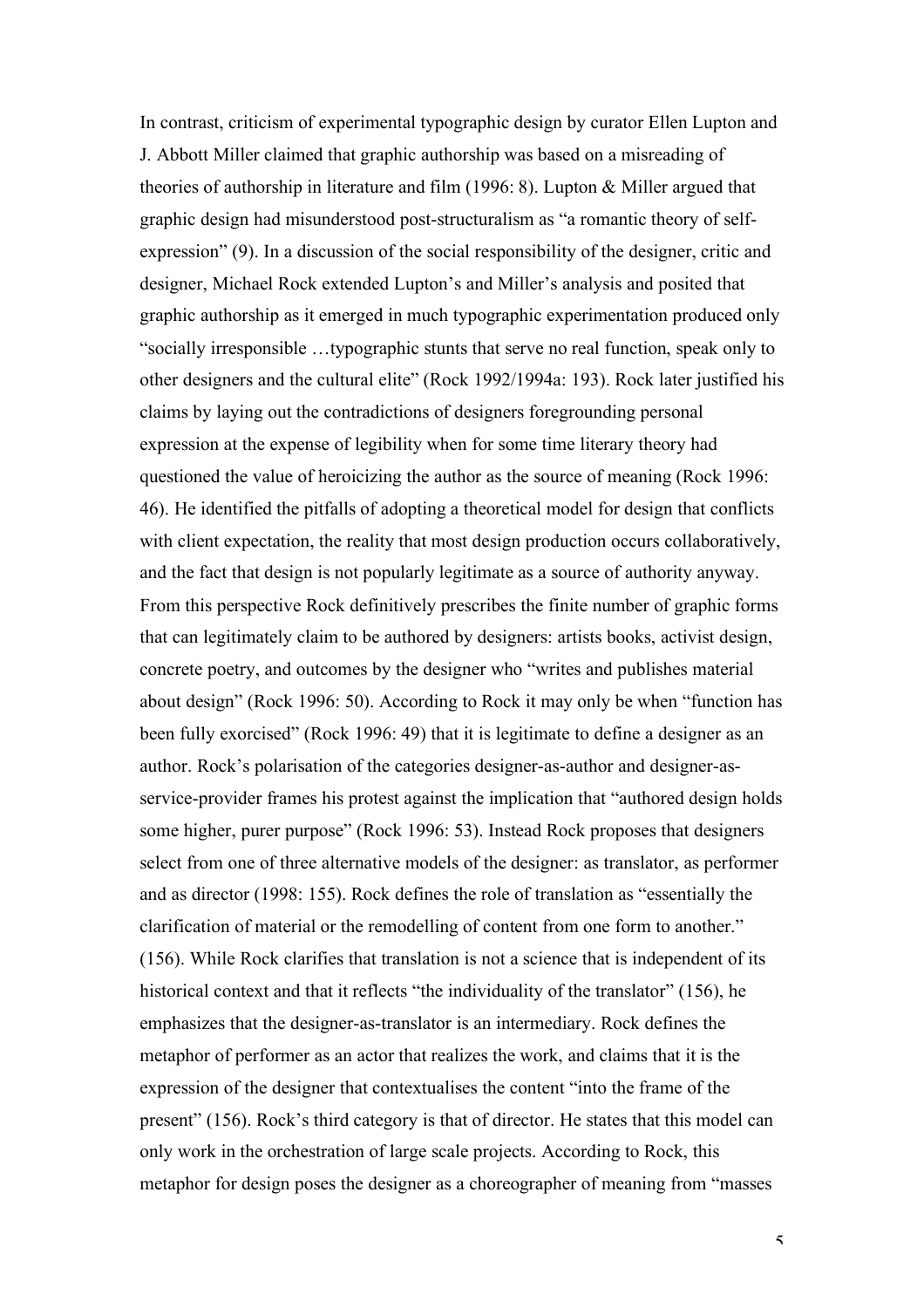of material" (157). While these models provide different emphasis and nuance how designers function there is no explicit identification in Rock's formulation for reflexivity. In contrast to experimentation the roles Rock provides limit design activity within the coordinates of design as service.

#### **Designer as producer**

In place of design authorship, that according to Lupton was engaged as much with developing a "signature style" (2003: 23) as it was with agency, Lupton recommends the model of the "author as producer" proposed by theorist Walter Benjamin. Lupton argues that the designer-as-producer concept emphasizes designers controlling manufacture, rather than operating at the behest of client instructions. Although Lupton invokes Benjamin's exhortation for authors-as-producers to engage in practice that "challenges the social institutions of literature and art" (Lupton 2003: 24), the examples she provides do not seem to change the social institutions of design, as Benjamin recommended. The examples provided instead appear to replicate the prevailing modes of marketing and distribution, for example online sales, branding, and niche products. While Lupton's argument on behalf of the designer-as-producer was compelling, because it seemed to democratize design, it seems that when designers assumed the role of client, design's institutions remained intact. A consequence of the shift towards definitions of the designer-as-producer is that questions raised regarding the function and effects of design, and the questioning of design orthodoxies of utility and efficiency derived from design's genesis in industrial production, were set aside in favour of greater control of production.

#### **Designer as entrepreneur.**

Polarising the debate, design historian Steven Heller presented a proposal that "authorpreneurship" replace authorship as it better described the expansion of design's agency. Heller justified his proposal for interpreting authorship as entrepreneurship by stripping authorship of any critical function it had performed in graphic design of the 1990s:

Authorship is not a theoretical construct. As defined here, it is a form of entrepreneurship that is about originating concepts, bringing them to fruition, and marketing them (1998: 35).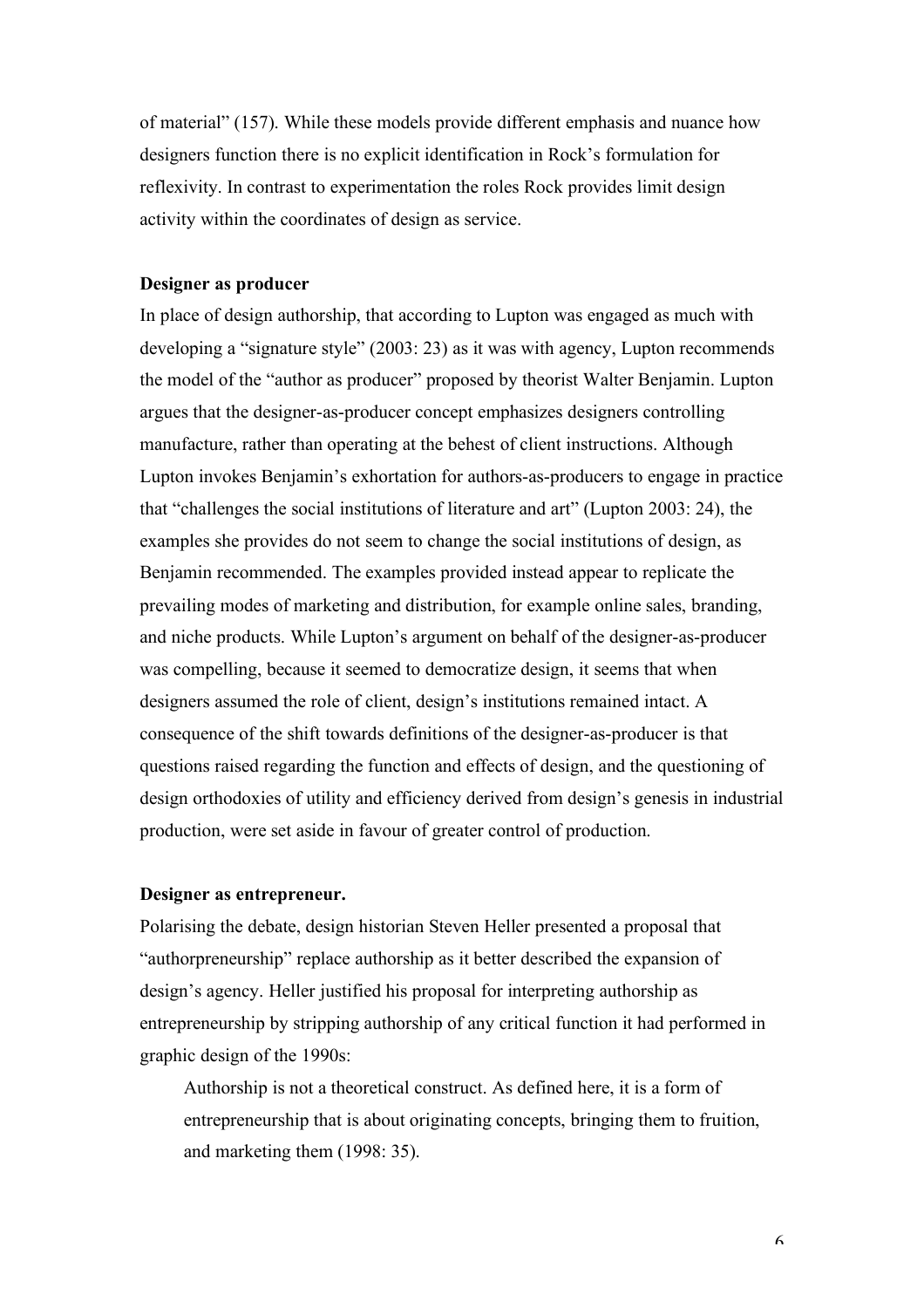Here Heller simply conflates design with marketing, where the "freedom" or autonomy that he associates with entrepreneurialism allows designers to achieve "total control" over their production (1998: 36). According to Heller, in their efforts to "transcend the typical problem-solving routine" (2006: 12), "authorpreneurialism" encourages designers to generate products independently of clients. Heller's proposal for design-entrepreneurship, and his negation of post-structural challenges to the autonomy of the author, again reinforces designers support of the commercial status quo of the design industry.

#### **Designer as social entrepreneur.**

In contrast to Heller's approach to design as marketing, for design historian Victor Margolin entrepreneurship is a useful concept by which designers can reconceptualise their relationship to social issues. He claims that entrepreneurship is valid if it is motivated by concerns for social change. Margolin contextualises this perspective by historically locating social entrepreneurialism in the Arts and Crafts movement of the late  $19<sup>th</sup>$  century, and the experimental typography of the 1990s. Margolin selects these two models because he believes they respectively "sought to challenge the dominant production paradigm" of the industrial era (2003: 163), and indicate how such challenges can still be mounted. Although Margolin endorses a critical approach that includes taking sustainability seriously to "innovate in socially responsible ways" (161), he also valourises the increased control that entrepreneurial activities provide for designers: "They are able to control the entire production process." (161).

#### **Designers as dissatisfied**

Design critic Alice Tremlow attributes the recent surge of graphic designers launching their own products to "a widely felt dissatisfaction with the models and forums currently available for the production and presentation of graphic designer's work" (Tremlow 2006b: 34). Because Tremlow acknowledges that authorship and entrepreneurialism form the historical background for current practices, and because she is critical of the emphasis in design discourse on "the production of design rather than its consumption" (77), she presents a more nuanced interpretation of the shift from authorship to entrepreneurialism. But like Lupton, Heller, and Margolin, she also advocates entrepreneurialism as an extension of authorship's usefulness in "the expansion of design's agency" (34), and its effectiveness in self promotion (36). She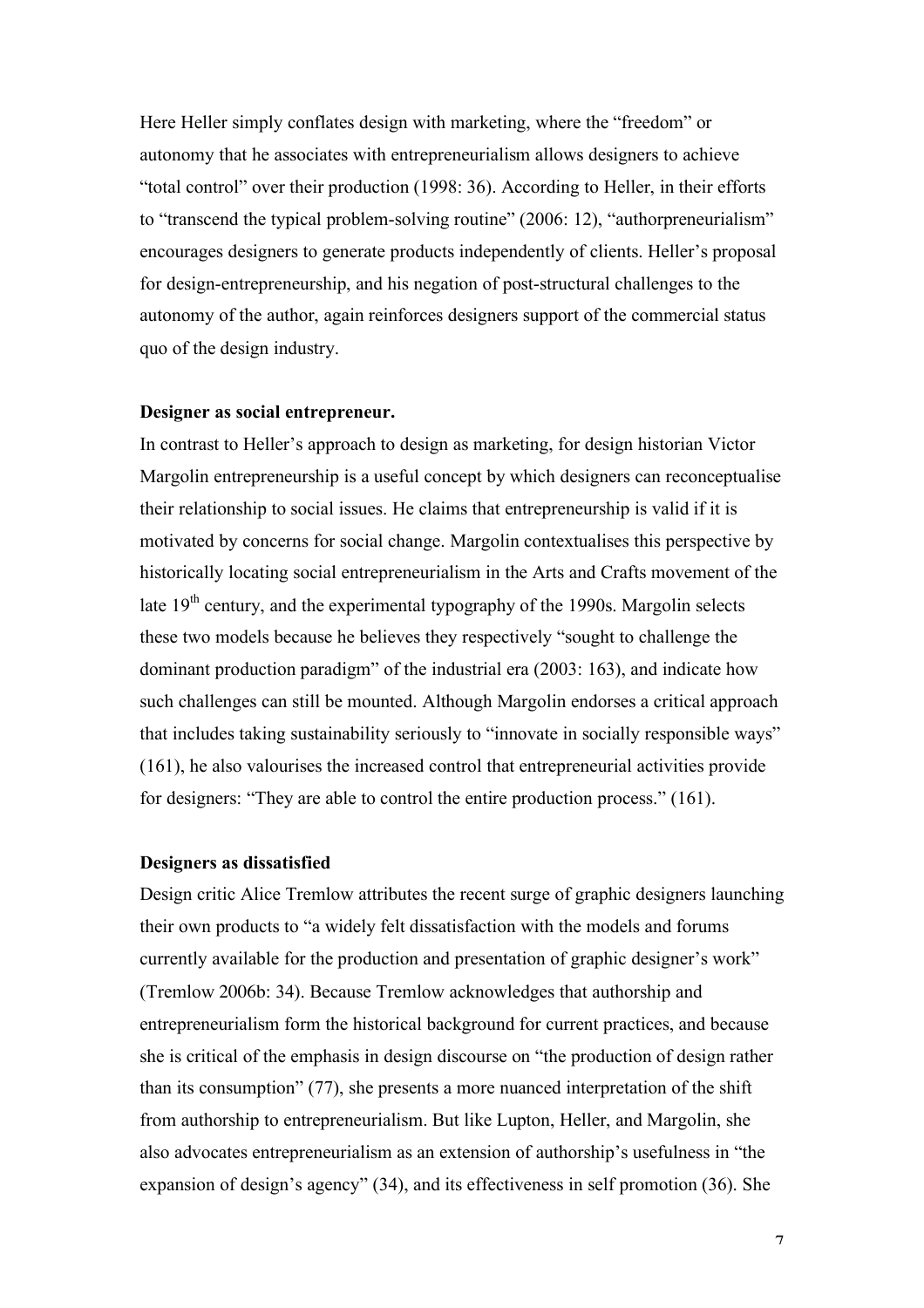further argues that since designers are now "in control of the conditions of making, not only can they create new products and ideas, they can devise new economies for creative practice" (41). This view seems based on an assumption that it is enough to change who is in control of design, rather than questioning the effects of entrepreneurial activity.

In contrast, one example of design that implicitly challenges the autonomous claims underpinning entrepreneurship in design is *Re-magazine*. The design project involved in *Re-magazine* revives a third term derived from the service vs. authorship debates of the 1990s. While developed without a client, *Re-magazine* does not focus on the agency of the designer (although much commentary regarding it has). Instead *Remagazine* questions orthodoxies specifically related to magazine design and follows a trajectory initiated by experimental typography of the 1990s. Just as the random typeface *Beowolf* (1990), by Erik van Blokland and Just van Rossum, criticised expectations that digital technology produced more control, van Bennekom's *Remagazine* critiques design instrumentalization that services only dominant market structures and behaviours. Like *Beowolf*, *Re-magazine* functions as a practical critique of design conventions.

#### **Re-Magazine**

*Re-magazine* is a quarterly publication begun by Jop van Bennekom as a student project at Arnhem Academy of Art and Design, the Netherlands, in 1997. The first eight issues each focussed on an aspect of life that is often neglected in mainstream magazines. The subject matter of these issues explored idle thoughts, providing for example a guide to connecting with one's past, and a reflection on the nature of boredom. In 2002 van Bennekom reconfigured *Re-magazine* to present the perspective of a single contributor per issue. Since this shift each issue of the magazine presents a text and image portrait of an ordinary individual in layouts that appear almost undesigned. Undesigned in the sense that the magazine comprises informal photo essays modelled on snapshots and typographic layouts comprising only headings, body copy, rules, and folios; the layouts are devoid of decorative devices. In contrast to commentary that valorizes van Bennekom's increased agency and control in combining the roles of writing, photography, editing, and art directing,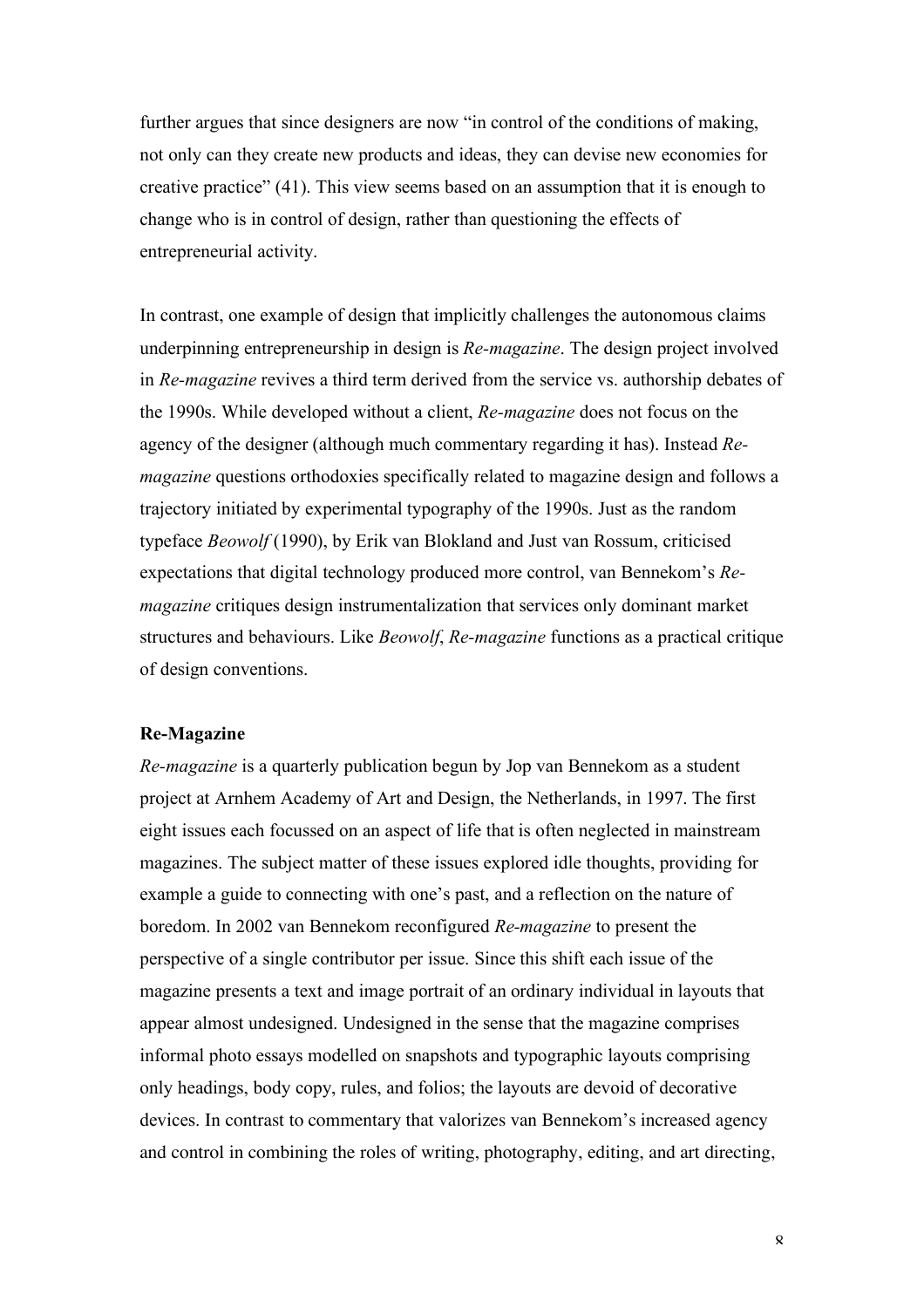one can argue that the undersigned quality of *Re-magazine* challenges the design convention that 'better' design results from more designer control.

Issue 9: of *Re-magazine* entitled "John" published in 2002 is the first issue of the second iteration of Re-magazine. It presents a narrative of a man who asks questions about the effects of a designed life and claims that John "In search of unconditional freedom, … radically distances himself from the world, with the ultimate purpose of getting closer to its core" (van Bennekom 2002: 1). John's strategy for achieving independence or retreat from external influences is to disappear and abandon his possessions, home, partner, and job. John removes himself from his assigned social roles and presents his story as one that is "about borders, against controls, against a life where everything is registered and directed." (21). John his decision to disappear arose because

I found myself in a world that I had not determined. I decided to build something next to this world, or actually in this world. A parallel universe where I would be constantly confronted with my own decision, the one made by John (20).

John describes wandering the city with the aim of losing himself. He recommends the "receptiveness" in attitude that wandering the streets without a map or a plan provides (34), and viscerally describes how he survives by eating leftovers from the supermarket (37) and intermittently sleeping in an abandoned house (25). The narrative concludes when John asks himself "Is this what I wanted?" and realizes that rather than disappearing he is "still in the centre" of himself (57) and cannot escape his context or social roles. It is only at the conclusion of John's story that van Bennekom reveals that John's story is a fiction (68).

For design director and curator at the Walker Museum, Andrew Blauvelt, *Remagazine* is an example of design that "[rejects] stereotypical, commercial images and media driven stories" (Blauvelt 2003: 315). Blauvelt claims that *Re-magazine* inverts the conventions of magazine publishing by representing "ordinary people" instead of celebrities (285). Aaron Betsky, design curator at the National Architecture Institute in the Netherlands claims that this inversion and the magazine's "unfinished"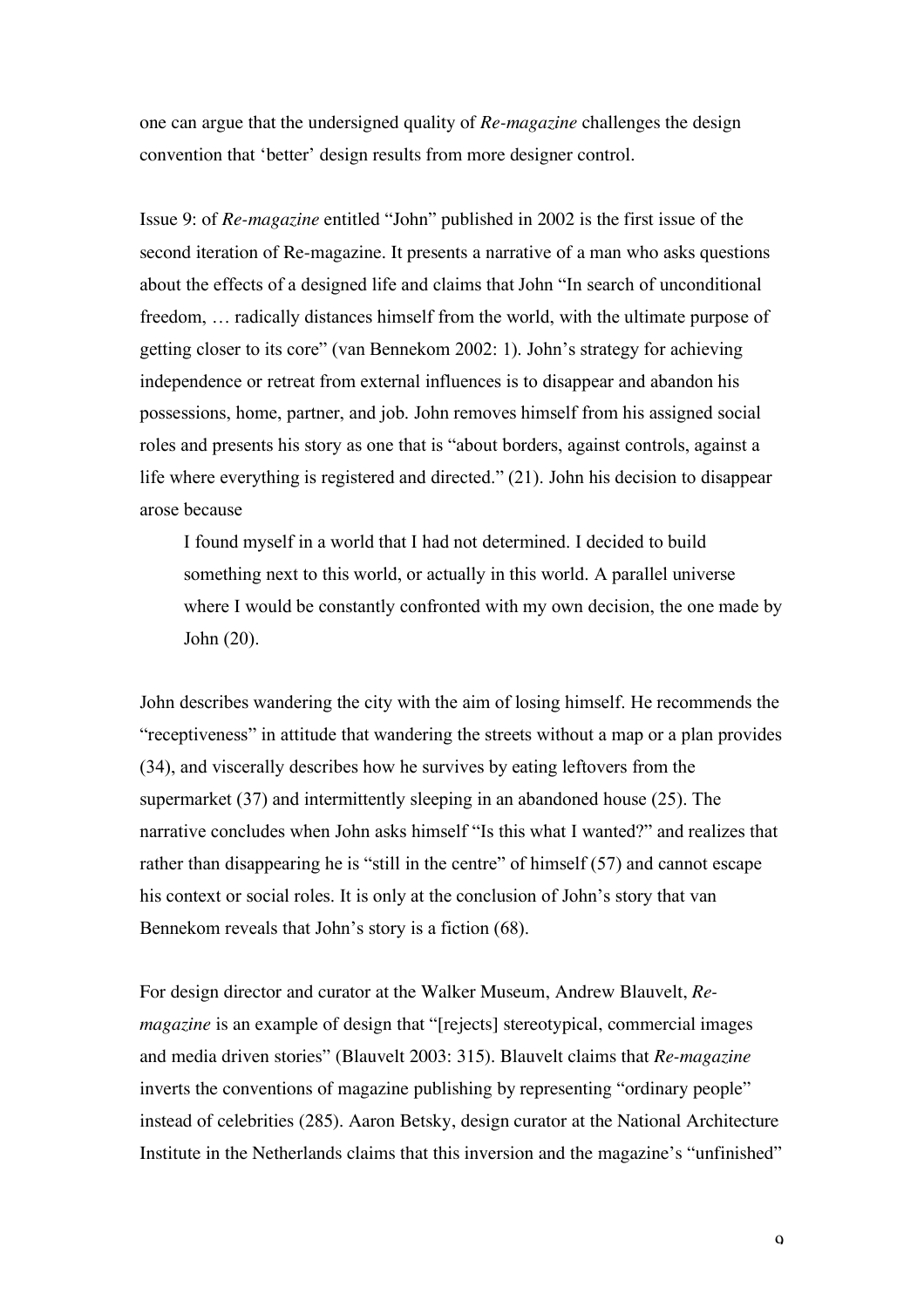presentation "challenges the very notion of presentation and utility that constitutes [design] as a discipline." (Betsky 2003: 53). Betsky sees *Re-magazine* as a challenge to the effects of de-sensatization produced by media overload and cites Van Bennekom's statement that his aim is to "break down the way we are conditioned" (van Benekom in Betsky 2004: 251).

For Tremlow, *Re*-*magazine* represents what she perceives as the search for authenticity in reaction to the effects of globalization where "the more we are aware of everything that's happening everywhere, the more we want to connect with something, somewhere" (Tremlow 2006b: 17). Design critic Shaun Cole emphasizes what he describes as the autonomous attitude expressed by *Re- magazine*: "As publisher as well as editor and designer …van Bennekom has the freedom to develop [the magazines] as he chooses and is not dictated to by a publishing corporation" (Cole 2005: 79).

#### **Experimental design.**

In my opinion *Re-magazine* engages in the polemics of the authorship versus service debate. Van Bennekom also neatly challenges the assumptions that increased agency and control is a positive for design by presenting John's search for absolute self sufficiency or autonomy. The lengths to which John goes to in achieving unconditional freedom are extreme, and reading John's narrative can be emotionally demanding. Since van Bennekom has claimed that *Re-magazine* is a reflexive interrogation of design conventions it can be read as an allegory for design, and John's story could be seen to articulate the consequences for designers when they search for autonomy. It points to the contradictions in desiring freedom and the futility if not impossibility of achieving independence from context, demonstrating that like John, design is context dependent.

Van Bennekom claims that "There's no such thing as a standard procedure" (Tremlow 2006a: 40) and refutes rationalist definitions of design as a routine procedure or service. As such, *Re-magazine* raises questions about the purposefulness that is implicated in the notion of design as service, by not solving a problem but by asking a question peculiar to design. Unauthorised polemical publications and critical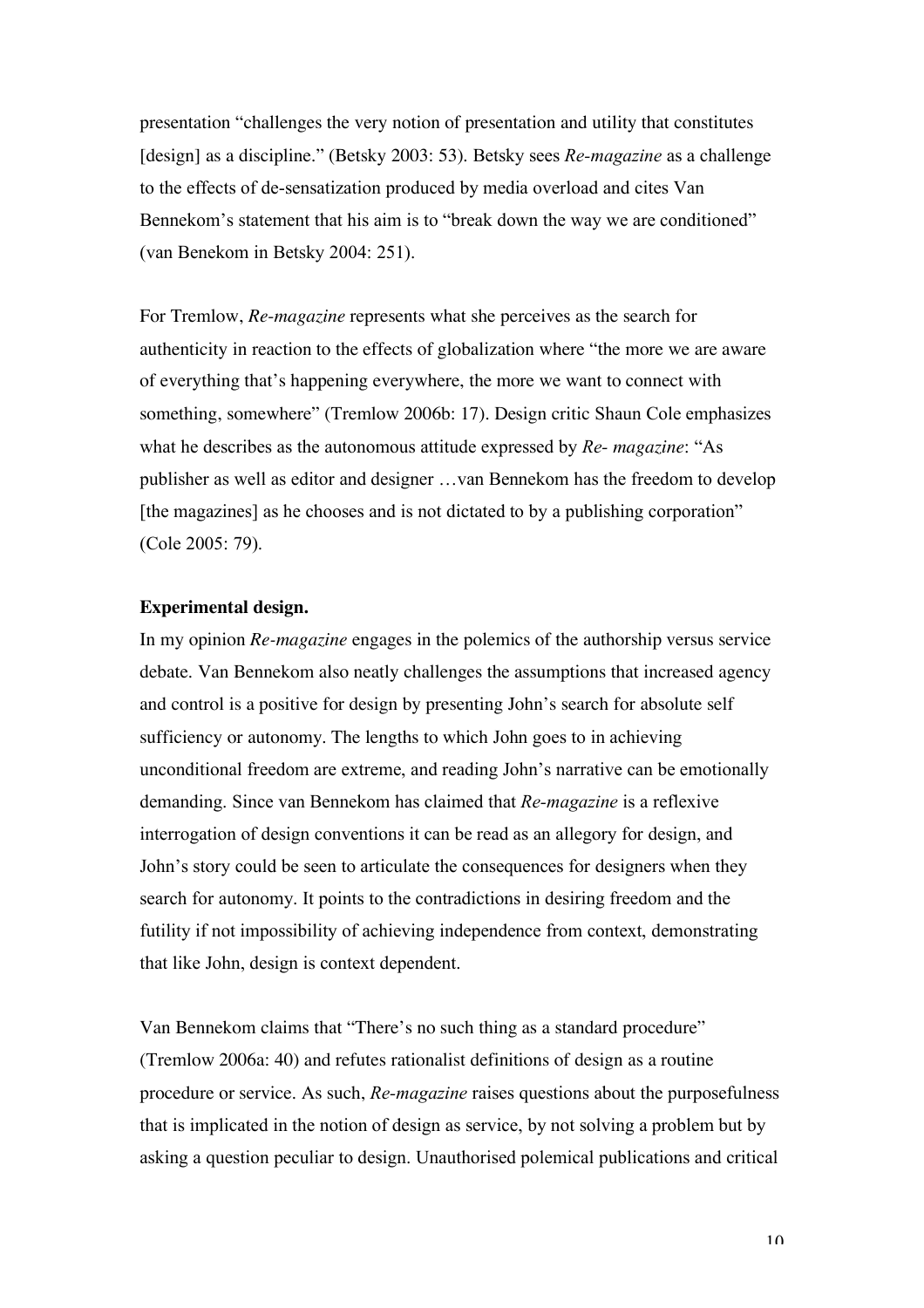pamphlets have existed since the invention of the printing press, yet *Re-magazine* is essentially engaged in questions of its own production and reception. In its relation to the market's demand for new products it questions the designer's unlimited control over the means of production. In dealing with the specificities of design, and questioning magazine design conventions this issue of *Re-magazine* reveals how receptiveness to context offers insights for design and provides an incisive critique of the operative assumptions on which design's institutions rely. As such this issue of Re-magazine presents an allegory of contextual limitation and makes evident that design is neither a practice solely concerned with autonomy and self expression, or a managed process of service provision. *Re-magazine* is an experimental design that negotiates the implications of societal management as the crucial normative value in design (whether in terms of social reformation, purity of function, meaning and desire).

#### **Conclusion**

If the history of experimental typefaces and the authorship debates of the 1990s are reconceived not as entrepreneurialism but as a critique of design's prevailing standards, design practice and criticism can re-negotiate the contested terms of service, authorship, entrepreneurialism, and experimentation.

Setting up design debates in the binary terms of authorship vs service excludes experimental design. While the term "critical design" describes approaches similar to "experimental design", the term "critical" is too easily interpreted as extending the legacy of rationalist design discourse that modelled design on control and efficiency. From this perspective the term "critical" foregrounds intellectual engagement, and minimises the emotional, sensual, and contradictory aspects of design. Given the precise definitions of design authorship by Rock (1996 / 1998) and Poyner (2003) a third terms is required. The term 'experimental design' describes how design provides implicit critical commentary on orthodoxies, assumptions and institutional practices in design. In this way experimental design provides a service to the design community.

While Mermoz aims to revive the heat in design debates about authorship, graphic design might consider relational aesthetics with care. If graphic design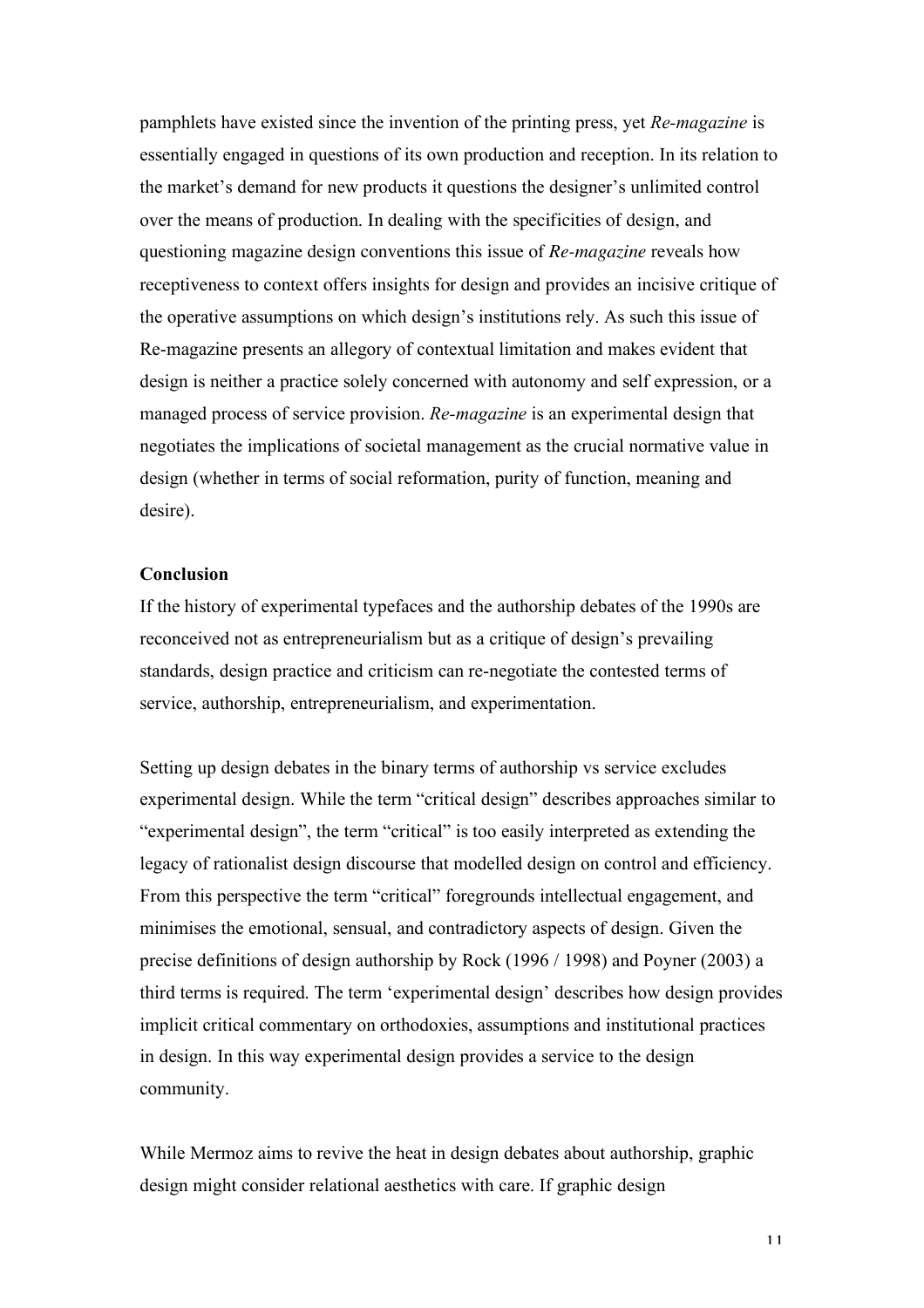unquestioningly adopts a theoretical model from another field, as it did with authorship, design may well continue the emphasis of the 1990s on expanding design's agency. This is not to say that a critical consideration of the implications of Bourriaud's argument is not a potentially fertile area for graphic design, but to remind the graphics field that relational aesthetics and design-art often omit the respective specificities of art and design that include the analysis of authorial prerogative, function, contexts, history and use. In contrast, graphic design's own history of experimental practice questions the role of designers and provides a counterbalance to the ubiquitous production of design by so-called authorpreneurs. As the allegory of John attests, although design has increased its agency to engage in the production of meaning, design is not autonomous. What is interesting about experimental design is not that the designer controls the whole process, but that works, such as *Re-magazine,* make implicit critique of design. As a self-initiated collaboration the designer of *Remagazine* has a double ambition: to gain a certain amount of control over the means of production without idealizing that control; and at the same time to test and critique the conditions and conventions of magazine design and demonstrate the enabling limits of graphic design practice.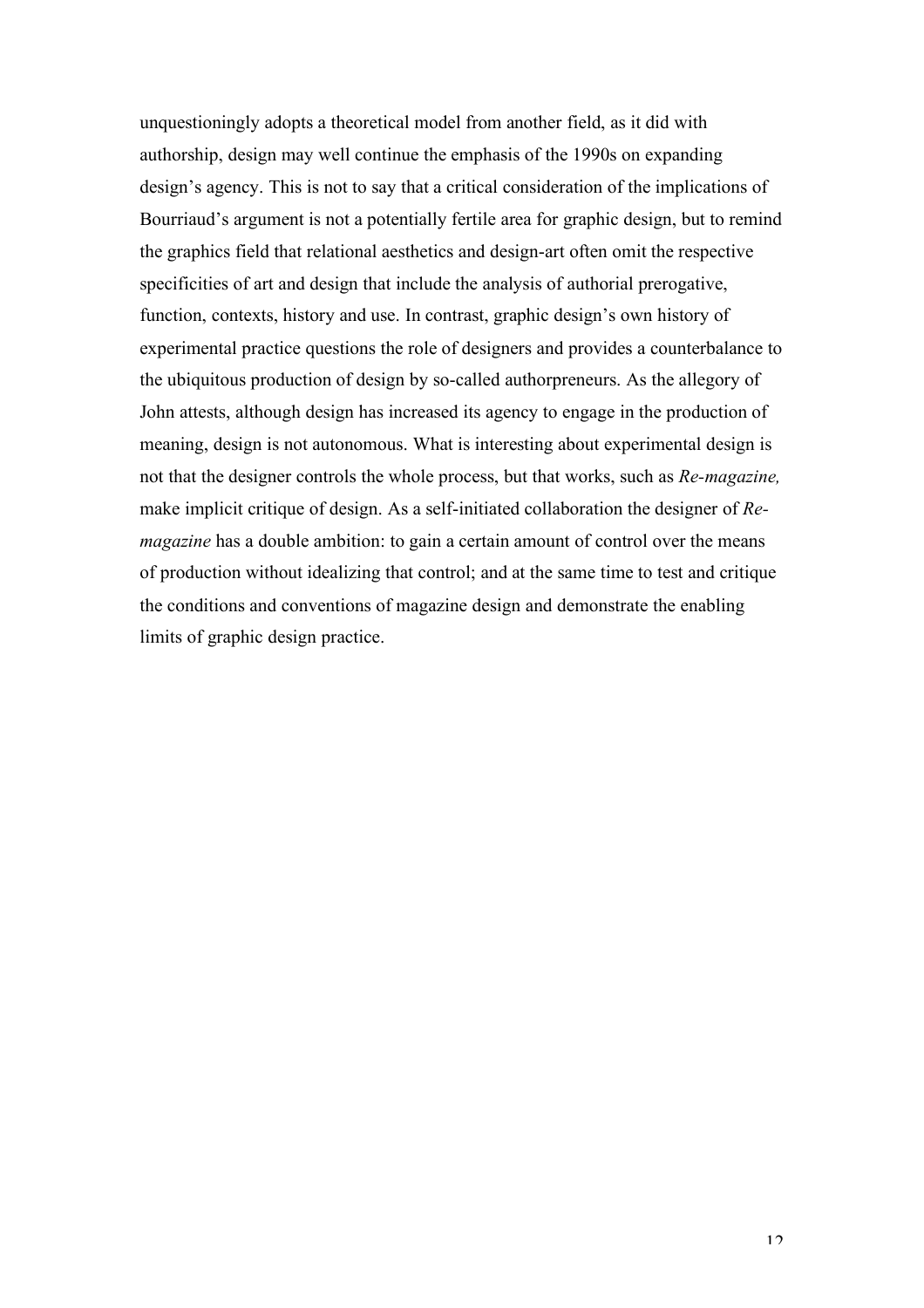#### **References**

Betsky, A. (2003) "The strangeness of the familiar in design." A. Blauvelt (Ed.) *Strangely Familiar.* Minneapolis: Walker Art Centre

Betsky, A. (2004) *False Flat: Why Dutch Design is so Good.* London: Phaidon

Blauvelt, A. (Ed.) (2003) *Strangely Familiar.* Minneapolis: Walker Art Centre

Bourriaud, N. (2002) *Postproduction*. *Culture as Screenplay: How art reprograms the world*. New York: Lukas & Sternberg.

Burdick, A. (1992) "Design in context: & Perimeters." *Émigré* #21

Cole, S. (2005) *Dialogue. Relationships in Graphic Design*. London: V&A Publications.

Heller, S. (1998) "The Attack of the Designer Authorpreneur", *AIGA Journal of Graphic Design*, vol. 16, no.2, pp. 35-36.

Heller, S. (2006) "Better Skills through Research." A. Bennett *(*Ed) *Design Studies: Theory and Research in Graphic Design.* New York: Princeton Architectural Press.

Lupton , E. & J. A. Miller (1996) *Design Writing Research*. *Writing in Graphic Design.* London: Phaidon Press.

Lupton, E. (1998) "The Designer as Producer." S. Heller (Ed) *The Education of a Graphic Designer*. New York: Allworth Press

Lupton, E. (2003) "The Producers." *Inside Design Now: National Design Triennal.* New York: Princeton Architectural Press.

Margolin, V. (2003) "The designer as producer: working outside mainstream manufacturing." S. Heller and V. Vienne (Ed.s) *Citizen Designer: perspectives on design responsibility*. New York: Allworth Press pp.159-164.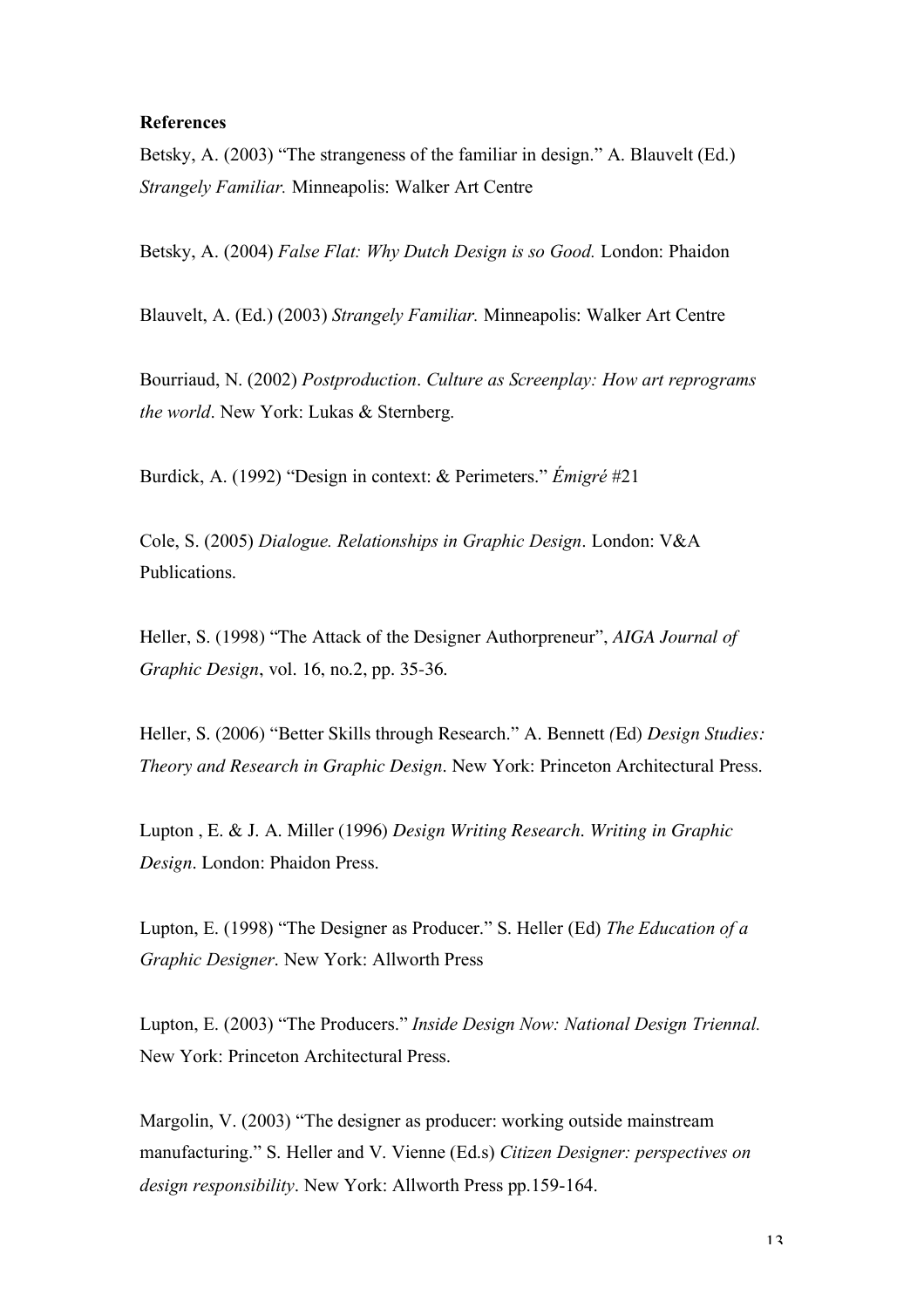McCoy, K. (2003) "Good citizenship: Design as a social and political force." Steven Heller and Veronique Vienne (Ed.s) *Citizen Designer: perspectives on design responsibility*. New York: Allworth Press pp.2-8.

Mermoz, G. (2006) "The Designer as Author: Reading the City of Signs—Istanbul revealed or mystified." *Design Issues* Vol 22, No. 2. Spring 2006.

Poyner, R. & E. Booth-Clibborn (Ed.s) (1991) *Typography Now: The Next Wave* London: Internos Books.

Poyner, R. (Ed.) (1996) *Typography Now Two*: *Implosion*. London: Booth Clibborn Editions.

Poyner, R (1999) "Made in Britain: the ambiguous image." *Lost and Found: critical voices in new British design.* Basel; Boston; Berlin: Birkhauser.

Poyner, R. (2003) *No More Rules: Graphic design and Postmodernism.* London: Laurence King Publishing.

Poyner, R. (2005a) "Kissing Cousins." *Print* March-April pp.31-32.

Poyner, R. (2005b) "Arts little brother." *Icon* 023 May Online http://www.iconmagazine.co.uk/issues/023/essay.htm

Rock, M. (1994a) "Can design be socially responsible?" M. Bierut et al (Ed.s) *Looking Closer: Critical Writings on Graphic Design.* New York: Allworth Press.

Rock, M. (1994b) "Beyond Typography." *Eye* #15 Vol 4.

Rock, M. (1996) "The Designer as author." *Eye* #20. Vol 5

Rock, M. (1998) "Graphic Authorship." In S. Heller (ed), *The education of a graphic designer*, Allworth Press, New York.